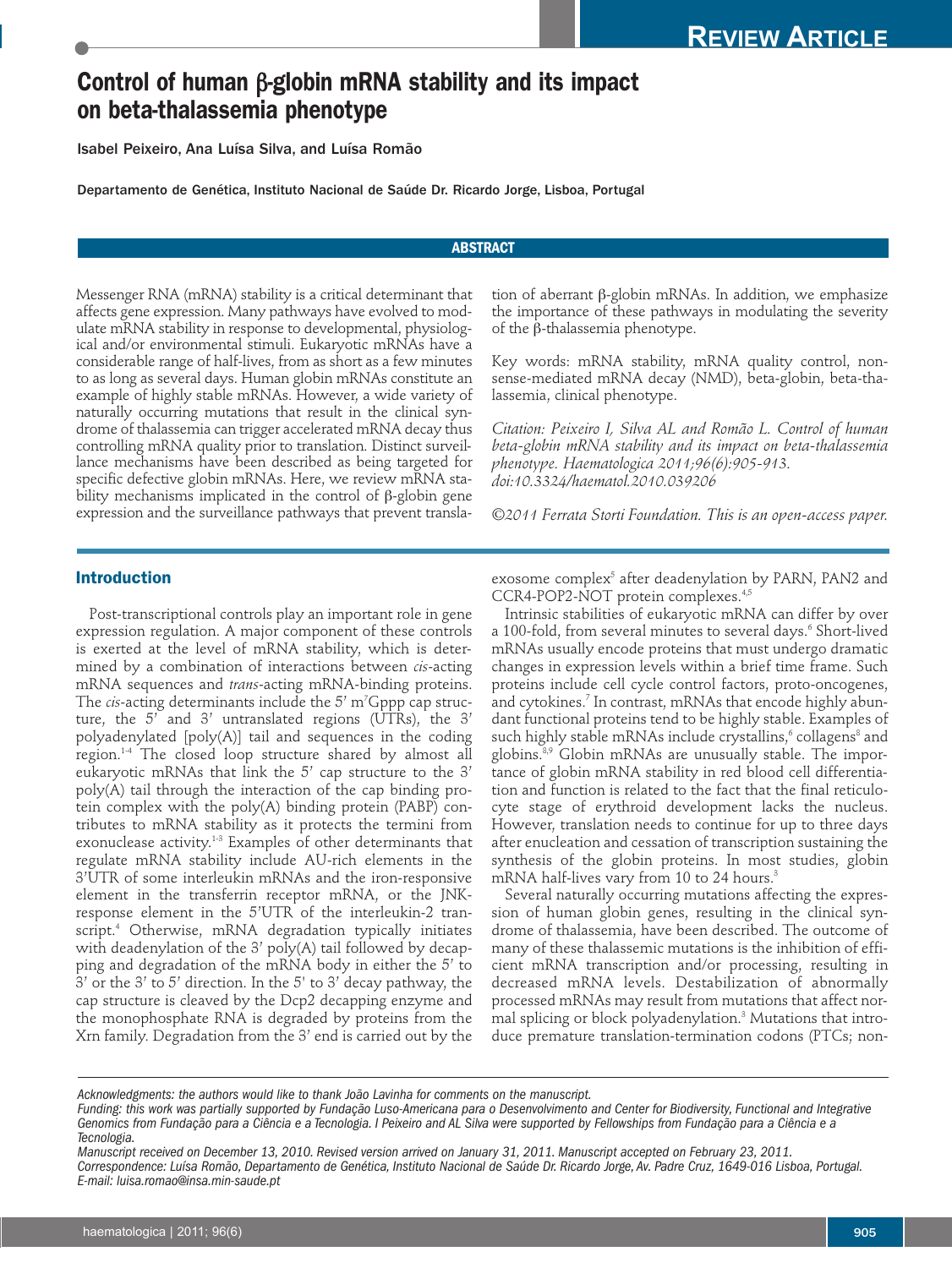sense codons) or affect the termination codon, triggering accelerated mRNA decay, have also been described.<sup>3,</sup> Nonsense mutations are amongst the most prevalent  $\beta$ globin mutations that cause  $\beta$ -thalassemia whereas the antitermination mutation (TAA→CAA) at the major fetal/adult  $\alpha$ 2-globin gene, known as hemoglobin Constant Spring ( $\alpha$ <sup>CS</sup>), accounts for the majority of nondeletional forms of α-thalassemia worldwide. In this review, we present the major cellular mechanisms that specify the role of mRNA stability in the control of  $\beta$ -globin gene expression during terminal differentiation of erythroid cells. We also provide an overview of the surveillance pathways that have been described to prevent translation of aberrant  $\beta$ -globin mRNAs. Furthermore, we emphasize the importance of these mechanisms in the control of gene expression, as well as in modulating the severity of the  $\beta$ -thalassemia phenotype.

## *Human globin mutations and mRNA stability determinants*

Human  $\alpha$ - and β-globin genes descend from a common ancestral gene, share general and specific structural features, and both encode extraordinarily stable mRNAs in erythroid cells, which allow co-expression of  $\alpha$ - and  $\beta$ globin proteins to reach high levels. Human globin gene expression is a highly regulated process requiring transcriptional and post-transcriptional controls. Although the mechanisms involved in regulation of  $\alpha$ -globin mRNA stability have been characterized in detail, neither the cis-elements nor the trans-acting factors that specify the high stability of  $\beta$ -globin mRNA are well known. Different studies have suggested a b-globin mRNA halflife in the range of 10 to 20 hours. $^{\text{8,9,11-13}}$ 

Even though various naturally occurring mutations are known to affect globin gene expression, few provide information about the mechanism underlying the high mRNA stability. An example studied in detail is the  $\alpha$ <sup>CS</sup> mutation. First described in 1971 by Clegg *et al.*,<sup>14</sup> α<sup>cs</sup> mutation allows the ribosome to translate an additional 31 codons into the 3'UTR, originating the hemoglobin Constant Spring. Since heterozygotes for the mutation express the C-terminally extended globin protein at only 3% of the wild-type  $\alpha$ -globin level and the  $\alpha$ <sup>cs</sup> mRNA is transcribed at normal rates while the  $\alpha^{\text{CS}}$  protein is stable, $14$  the loss of expression reflects a defect in the cytoplasmic  $\alpha^{CS}$  mRNA accumulation.<sup>15-17</sup> Studies in the human  $\alpha$ -globin mRNA showed that the loss of stability is related to the ribosome readthrough beyond the native stop codon that interferes with a determinant within the 3'UTR. This determinant comprises three non-contiguous C-rich sites (pyrimidine-rich element, PRE) and provides the binding site for the  $\alpha$ -globin poly(C)-binding protein  $(\alpha$ CP).<sup>15,18-20</sup> Three mechanisms have been shown to contribute to mRNA stability via αCP. First, this α-complex appears to inhibit poly(A) shortening,<sup>17, 21</sup> probably *via* a direct interaction of  $\alpha$ CP with the poly(A) binding protein (PABP).<sup>21</sup> Second, the binding of  $\alpha$ CP protects mRNA from an erythroid endoribonuclease attack.<sup>21</sup> Third, the mechanism by which the  $\alpha$ -complex can confer RNA stability *in vitro* was also identified and shown to involve inhibition of 3' to 5' exonucleolytic degradation.<sup>22</sup>

A frameshift mutation between codons 146 and 147 of the human  $\beta$ -globin gene that consists of a dinucleotide CA insertion, which abolishes the normal stop codon at position  $147$ , was also described.<sup>23</sup> This insertion results

in the elongation of the  $\beta$ -chain by 11 aminoacid residues at its C-terminus generating hemoglobin Tak.<sup>23</sup> This hemoglobin has a high oxygen affinity<sup>24,25</sup> causing secondary polycythemia. Most individuals with this condition have asymptomatic erythrocytosis, but a homozygote for the Tak mutation has already been reported with hypoxemia and aggravated respiratory distress.<sup>25</sup> These data indicate that, unlike the  $\alpha^{\text{cs}}$  mRNA, the Tak mutation in the  $\beta$ -globin mRNA, which permits ribosomes to read 11 codons into the 3'UTR before they encounter an in-frame termination codon, have little impact on the overall  $\beta$ -globin mRNA stability, suggesting that crucial stability elements are located downstream of this region. It has also been suggested that  $\alpha$ - and  $\beta$ -globin mRNAs might be stabilized through potentially divergent mechanisms.

Naturally occurring mutations have also been described within the  $\beta$ -globin 3'UTR.<sup>26</sup> However, the possibility that these naturally occurring mutations affect  $\beta$ -globin mRNA stability has not been clarified.26-28 Bilenoglu *et al.*<sup>27</sup> have shown that a 13 nucleotide (nt) deletion, located 17 nt upstream of the poly(A) signal, seems to reduce the accumulation of cytoplasmic mRNA without significantly impairing its stability. On the other hand, Cai *et al.*<sup>28</sup> described a  $T\rightarrow C$  substitution in the same sequence, 12 nt upstream of the poly(A) signal. These authors hypothesize that it might lead to destabilization of the encoded  $\beta$ globin mRNA.28 Besides, mutations in the polyadenylation signal of  $\beta$ -globin have been identified in  $\beta^*$ -thalassemic patients resulting in inefficient cleavage and absence of polyadenylation of mRNA at the normal poly(A) site.<sup>29-32</sup> The importance of these mutations in gene expression relies on the critical role of polyadenylation on mRNA stability and export to the cytoplasm. Polyadenylation also affects the efficiency of translation in the cytoplasm: PABP1 bound to the poly(A) tail seems to help recruiting ribosomes to the cap site through mRNA circularization.<sup>33</sup>

### *Human* b*-globin mRNA stability elements*

Some experimental results suggested a role for the  $\beta$ globin 3'UTR in the mRNA stability mechanism. Indeed, the replacement of the 3' end of the c-fos mRNA (an unstable mRNA) with the 3' end of the  $\beta$ -globin mRNA increases the half-life of the resultant hybrid mRNA, whereas the reciprocal hybrid transcript shows a decreased half-life compared with the normal  $\beta$ -globin mRNA.<sup>34</sup> Thus, after PRE was first described in the  $\alpha$ globin mRNA, $^{35}$  the  $3'UTR$  of the  $\beta$ -globin mRNA was also screened for the presence of a stability element comparable to the one found in α-3'UTR. The destabilizing effect of ribosomal entry into the  $\beta$ -globin 3'UTR was assessed by introducing two tandem antitermination mutations into the wild-type human  $\beta$ -globin gene that permit ribosomes to translate 37 codons into the 3'UTR of the encoded  $\beta$ -globin mRNA.<sup>36</sup> The mutant  $\beta$ -globin mRNA was less stable in cultured erythroid cells, indicating that, as in human α-globin mRNA, an unperturbed 3'UTR is crucial to maintain mRNA stability, and that both  $\alpha$  and β elements are sensitive to disruption by readthrough ribosomes.<sup>36</sup> However, the extent of readthrough necessary for mRNA destabilization differs between both mRNAs. While the  $\alpha$ -globin mRNA is destabilized by ribosomes that readthrough for 4 codons into the 3'UTR, destabilization of the  $\beta$ -globin mRNA needs translation for more than 10 codons. $36,37$  Also,  $\beta$ -glo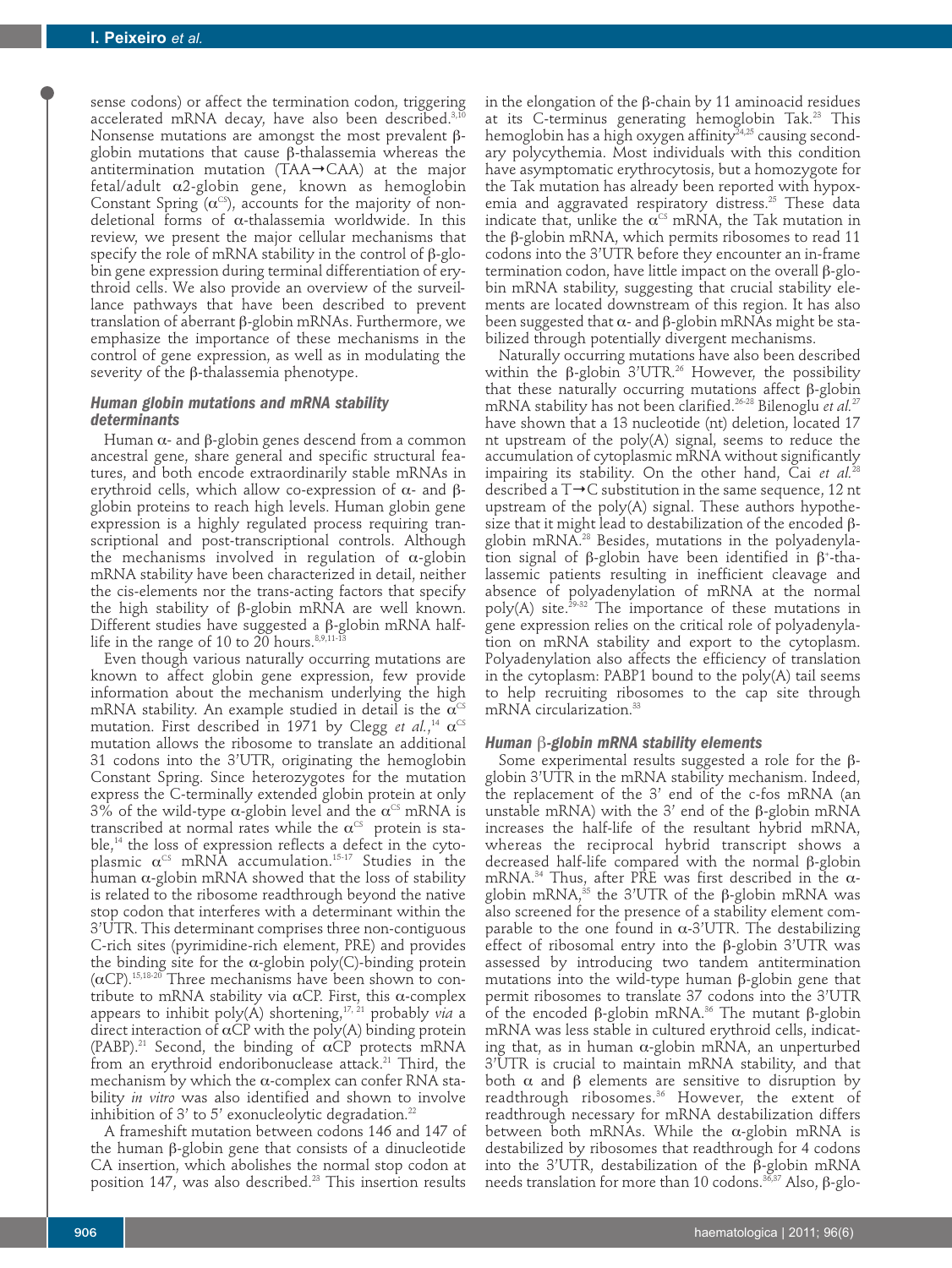bin mRNA stability is destroyed only when two mutations separated by 35 nt are located in cis, suggesting that b-globin mRNA stability motif might be composed of two independent and redundant elements. Consistent with these data is the evidence that the naturally occurring C→G mutation 6 nt downstream of the normal termination codon fails to destabilize the corresponding  $\beta$ globin mRNA.38 Actually, the available data suggest that the  $α$ - and  $β$ -globin mRNA stability elements are structurally and functionally distinct.<sup>3, 36</sup>

## *An mRNP complex mediating the high stability of normal human* b*-globin mRNAs*

With the aim of characterizing *trans*-acting factors involved in the mechanism underlying the high stability of the human  $\beta$ -globin mRNA, Yu and Russell<sup>39</sup> described an mRNP complex that assembles on the 3'UTR of the  $\beta$ globin mRNA and exhibits some of the properties of the α-complex. The b-globin mRNP complex was shown to contain one or more factors homologous to the αCP. Sequence analysis implicated a specific 14-nt pyrimidinerich track within the  $\beta$ -globin 3'UTR at 34 nt downstream of the normal UAA codon, as the site of the mRNP assembly.<sup>39</sup> In agreement with these data is the observation that a naturally occurring 13 nt deletion within the  $\beta$ -globin 3'UTR, 90 nt downstream the native termination codon, does not alter mRNA stability.<sup>40</sup> The existence of a  $\beta$ -globin mRNP complex involved in the mechanism by which mRNA is highly stable had already been suggested previously. This study showed that a HeLa whole-cell extract contains a factor that protects  $\beta$ -globin mRNA from attack by RNases present in an MEL cell cytoplasmic extract. $41$  It is possible that this factor may be a constituent of the  $α$ CP-homologous  $β$ -globin mRNA complex. Moreover, Jiang *et al.*<sup>42</sup> identified a new determinant in the  $\beta$ -globin 3'UTR, positioned on an mRNA half-stem opposite PRE that functions as a binding site for the RNAbinding factor nucleolin. The results from this study lead the authors to hypothesize a model for  $\beta$ -globin mRNA stability that is related to, but distinct from the mechanism that stabilizes  $\alpha$ -globin mRNA. The proposed model relies on the potential of  $\beta$ -globin 3'UTR to assume a highly stable stem-loop structure that incorporates the b-PRE and nucleolin-binding sites into half-stems. This native structure would be remodeled by nucleolin binding, which would facilitate  $\alpha$ CP access to  $\beta$ -PRE and, therefore, enhance  $\beta$ -globin mRNA stability.<sup>42</sup>

#### *mRNA surveillance mechanisms*

Gene expression regulation at the post-transcriptional level allows cells to rapidly adapt to changes in their environment by altering the patterns of gene expression.<sup>43</sup> The detection and degradation of defective and improperlyprocessed transcripts is essential to ensure that information flowing from the nucleus into the cytoplasm is of high quality prior to translation. Thus, cells have evolved surveillance mechanisms to guarantee a tight mRNA quality control, acting at several steps of mRNA biogenesis.44 Mammalian mRNA surveillance pathways include the nonstop decay pathway (NSD), the nonsense-mediated mRNA decay (NMD) and the ribosome extensionmediated decay (REMD) (Table 1).

The NSD targets mRNAs lacking in-frame termination codons. This mechanism is translation-dependent and results in rapid decay of the aberrant transcripts.45 In the absence of a stop codon, translation proceeds along the poly(A) tail, the ribosome stalls at the 3' end and the empty ribosomal A site is recognized by Ski7 protein. Then, Ski7 protein recruits Ski2-Ski3-Ski8 protein complex, which facilitates ribosome release and results in degradation of the target transcripts by the exosome.<sup>46</sup>

Recently, Kong and Liebhaber<sup>49</sup> described the REMD, a novel surveillance mechanism. This mechanism accounts for marked repression of  $\alpha^{cs}$  globin synthesis. Transcripts harboring the  $\alpha$ <sup>CS</sup> mutation are translated for an additional 31 codons into the 3'UTR before terminating at the poly(A) signal (*see above*). This ribosome extension triggers accelerated deadenylation of the  $\alpha^{\text{cs}}$  transcript resulting in reduced stability of the  $\alpha^{\text{CS}}$  mRNA.<sup>50</sup> REMD has a different mechanistic profile to other surveillance pathways by (i) its functional linkage to accelerated deadenylation; (ii) its independence from the NMD factor UPF1; and (iii) cell-type restriction. This unusual pathway of mRNA surveillance is likely to act as a modifier of additional genetic defects and may reflect post-transcriptional controls peculiar to erythroid and other differentiated cell lineages.

The best characterized surveillance mechanism is NMD. The physiological importance of NMD is to limit the synthesis of C-terminally truncated proteins, thus protecting the cell from their deleterious dominant-negative or gain-of-function effects. The biological and medical significance of the NMD pathway is suggested by the fact that approximately one-third of all inherited genetic disorders are due to PTCs, and in many of these cases, NMD influences the severity of the clinical phenotype.<sup>47,51</sup> The discovery of the NMD pathway has provided an explanation for the long-lasting observation that the cells degrade PTC-containing mRNAs. PTCs can be generated by a series of events like naturally occurring frameshift and nonsense mutations, splicing errors, leaky 40S scanning or utilization of minor AUG initiation sites. $52,53$ 

#### *Overview of the NMD mechanism*

NMD is an evolutionary conserved mechanism found to be implicated in the surveillance and regulation of gene expression in all eukaryotes examined so far. Although the core process is conserved among species, important differ-

#### Table 1. Mammalian mRNA surveillance pathways.

| Surveillance pathway                     | <b>Targets</b>                                                                                                       | <b>Reference</b>                     |
|------------------------------------------|----------------------------------------------------------------------------------------------------------------------|--------------------------------------|
| Nonstop decay (NSD)                      | mRNAs lacking in-frame termination codons                                                                            | (45, 46)                             |
| Nonsense-mediated decay (NMD)            | mRNAs containing premature stop codons mRNAs with upstream open reading frames<br>mRNAs bearing introns in the 3'UTR | <i>(reviewed)</i><br>in $44,47,48$ ) |
| Ribosome extension-mediated decay (REMD) | mRNAs bearing antitermination mutations                                                                              | (49)                                 |

*UTR: untranslated region.*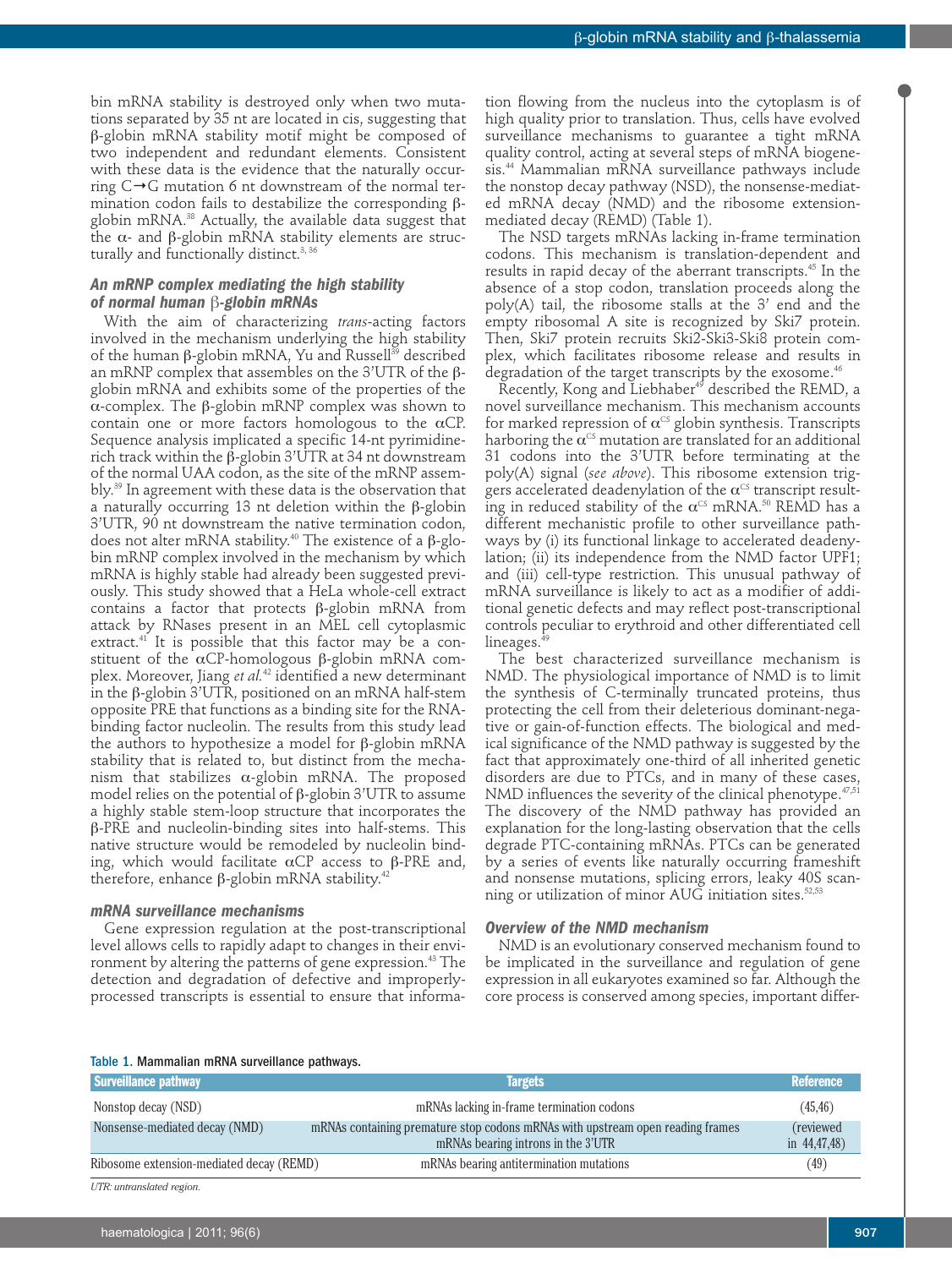ences concerning the mechanism of PTC definition and the specific degradation pathways of the target transcripts have been identified. In mammalian systems, both splicing and translation are crucial for recognition of the translation termination event as premature.<sup>44</sup> Generally, in mammalian cells, PTCs located more than 50-55 nt upstream of the last exon-exon junction are able to target mRNA for NMD, whereas, PTCs located downstream of this boundary are not, $54$  suggesting that the process of splicing is implicated in mammalian NMD. This process involves the assembly of a "mark", during splicing, 20-24 nt upstream of exon junctions, therefore called EJCs (exonjunction complexes), that communicates the location of the translation termination event relative to the splice junctions to the NMD machinery<sup>44,48</sup> (Figure 1). The activation of NMD in the presence of a premature stop codon and a competent downstream EJC requires a link between the factors involved in translation termination and the EJC complex. That link is provided by the UPF (up-frameshift) proteins. According to current models, recognition of a nonsense codon as premature involves a direct interaction of EJC-bound UPF2 with the UPF1, a RNA-dependent ATPase and 5' to 3' helicase protein, whose activation upon phosphorylation by SMG1 protein is required for NMD55-57 (Figure 1). Under these circumstances, UPF1 also interacts with eRF1-eRF3 complex at the PTC, providing

the molecular link between the terminating ribosome and the EJC. An interaction between UPF1 and UPF3 may also be involved in the NMD process.<sup>57</sup> These conserved NMD factors, the SMG proteins and the eRF1-eRF3 complex constitute the SURF complex.<sup>58</sup> Recently, Hwang et al.<sup>55</sup> showed that inhibition of binding of UPF1 to CBP80 results in inhibition of SMG1 and UPF1 association with eRF1 and eRF3 during SURF complex assembly at a PTC, and the subsequent association of SMG1 and UPF1 with the EJC. These results suggest that CBP80 at the mRNA 5' end can bridge SMG1-UPF1 to eRF1-eRF3 positioned at a PTC<sup>59</sup> (Figure 1).

The termination event is considered critical in the process of distinguishing a premature termination codon from a normal one. The eRF1 protein has a structure mimicking that of a tRNA molecule. It recognizes the stop codon in the A site of the ribosome and catalyzes the hydrolysis of the peptidyl-tRNA bond.<sup>60</sup> The eRF3 protein is a ribosome- and eRF1-dependent GTPase, and stimulates eRF1 activity in a GTP-dependent manner.<sup>61</sup> Emerging data showing that NMD can occur in the absence of splicing or downstream EJCs, and that the presence of a 3'UTR intron is not sufficient to define a stop codon as premature, challenged the requirement for splicing and EJCs in mammalian NMD.<sup>44</sup> Moreover, recent data suggesting that PTC definition of EJC-inde-



Figure 1. Simplified model of the nonsense-mediated mRNA decay (NMD) pathway. During splicing, exon-junction complexes (EJCs) assemble at 20-24 nucleotides (nt) upstream of exon-exon junctions. The translating ribosome displaces the EJCs during the pioneer round of translation. If a PTC is located more than 50-54 nt upstream from the last EJC, the terminating complex is able to interact with EJC-associated NMD factors. The CBP80 protein at the mRNA 5' end can bridge UPF1-SMG-1 to eRF1 eRF3 at the PTC, leading to the formation of the SURF complex. The interaction of UPF1 with EJC-bound UPF2 induces the SMG1-mediated phosphorylation of UPF1 and dissociation of eRF1-eRF3. Phosphorylated UPF1 recruits SMG-7 and SMG-5 proteins and EJC recruits SMG-6. The decay of the PTC-containing transcript is triggered by SMG-6 which possesses endonuclease activity. The degradation pathways of PTC-bearing mRNAs involve decapping (by DCP1/DCP2) followed by 5' to 3' exonucleolytic activity (by XRN1) as well as accelerated deadenylation and subsequent 3' to 5' exonucleolytic degradation (catalysed by the exosome complex).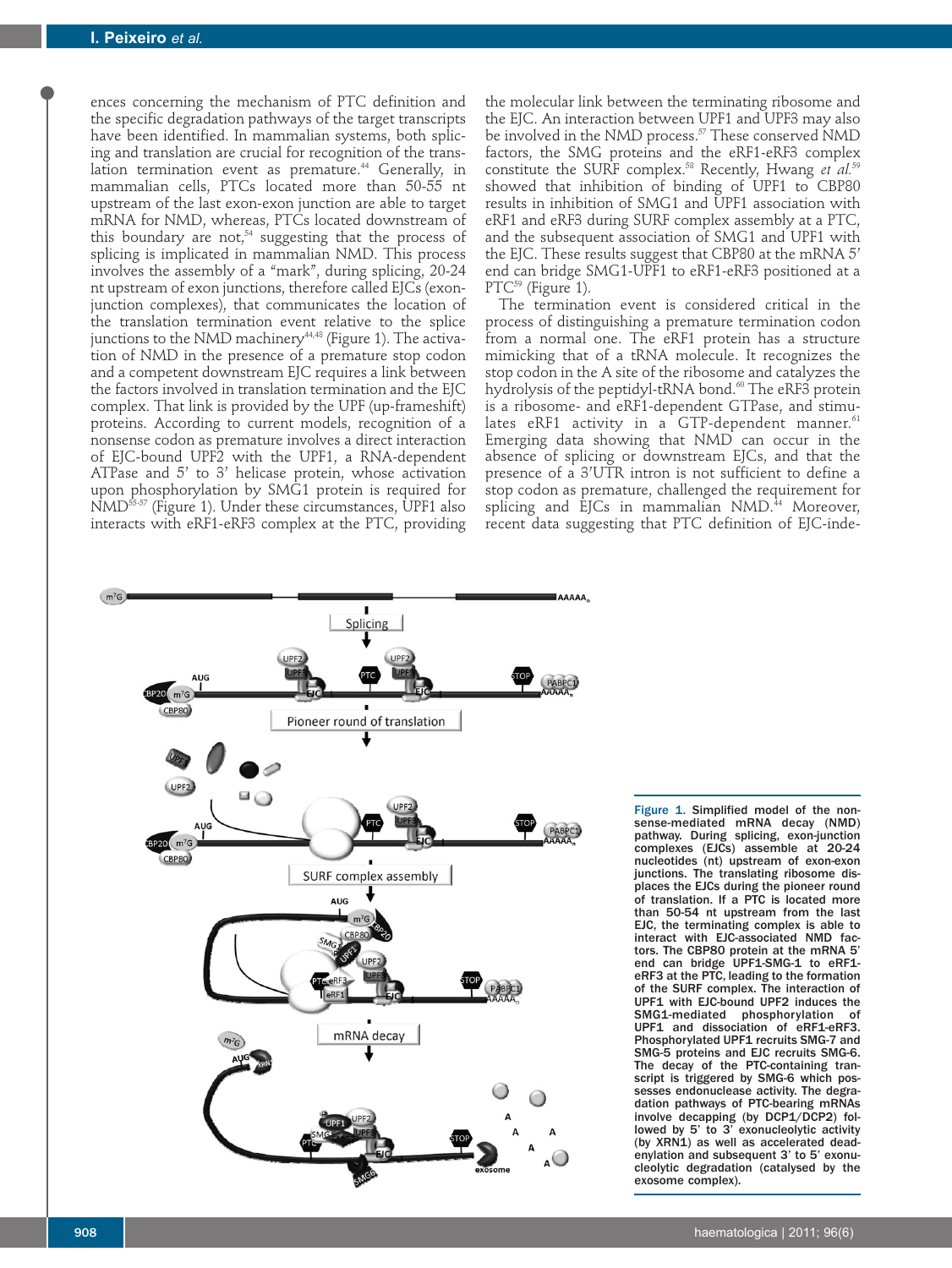pendent NMD relies on the 3'UTR length, depending on the distance between the termination codon and PABPC1, supports a role for PABPC1 in PTC definition.<sup>62,63</sup> Accordingly, tethering studies performed by us and others indicate that PABPC1 is able to superimpose its inhibitory effect over EJCs provided that PABPC1 is favorably located relatively to the PTC.<sup>62-65</sup> In fact, if PABPC1 is in close proximity to the PTC, it can impair the interaction between UPF1 and eRF3, and so inhibits NMD.<sup>63,65</sup>

The major decay pathways associated with regular mRNA turnover are rate-limiting steps involved in the disruption of the protective 5' cap and 3' poly(A) terminal structures. However, in mammalian cells, the decay step of NMD can be initiated by decapping and deadenylation. On the other hand, it was recently shown that SMG6, recruited by the EJC to the NMD target,<sup>66</sup> possesses the endonuclease activity responsible for initiating NMD in human cells $^{\rm 67}$  (Figure 1). In either case, the next step is the exonucleolytic decay of the resulting RNA fragments. The determinants which direct the NMD targets for each decay pathway have yet to be clarified.

## *When general rules for NMD are not obeyed: example of the nonsense* b*-globin transcripts*

The human  $\beta$ -globin gene has two intervening noncoding sequences (introns) and three coding regions (exons) that are flanked by 5' and 3' non-coding sequences, the untranslated regions.<sup>68</sup> Thus, after the two introns are spliced out, two EJCs might be assembled on the transcript.<sup>69,70</sup> A  $\beta$ -globin NMD-behavior corroborating the "50-55 nt boundary rule" has been described. Indeed, the first indications regarding whether a  $\beta$ -globin PTC elicits NMD, concerning its position relatively to the downstream intron, were obtained in the laboratories of Kulozik and Maquat $7^{1,72}$  (Table 2). These authors showed that  $\beta$ -globin nonsense mutations located in the 3' region of exon 1 (for example, at codon 26) and within the 5' two-thirds of exon 2 (at codons 36, 60/61, 75, and 82) elicit NMD. In contrast, mRNAs bearing PTCs towards the 3' end of exon 2 (at codons 88, 91, 95, 98, 101 and 103) and those with PTCs in exon 3 (at codons 106, 107, 114, 121 and 141) are all NMD-resistant. This illustrates a clear boundary between 48 and 66 nt upstream of the last exon-exon junction. Although the onset of the NMD

process usually requires a minimum distance between the nonsense mutation and the final exon-exon junction, on b-globin transcripts the requirement for a maximum distance appears to be considerably less important. Indeed, a  $\beta$ -globin mRNA with a nonsense mutation at codon 39<sup>74</sup> remains NMD competent, even when the distance between the PTC and the 3' exon-exon junction is increased from the normal 180 nt up to 654 nt.<sup>77</sup> This is a much longer distance than the one required for NMD in the triosephosphate isomerase (TPI) transcripts.78-80 On the other hand, an intronless human  $\beta$ -globin gene, carrying a nonsense mutation at codon 39, generates an mRNA that lacks the EJCs and, consequently, is immune to NMD.<sup>77</sup> This is supported by the fact that naturally intronless mRNAs containing PTCs are not usually degraded by NMD.<sup>81</sup> Furthermore, the insertion of an intron more than 50 nt downstream of the native stop codon, redefines this codon as premature and targets this mRNA to NMD.<sup>72</sup> However, exceptions to the "50-55 nt boundary rule" have also been reported for the human  $\beta$ globin mRNAs. In fact, we have shown that  $\beta$ -globin transcripts containing naturally occurring nonsense mutations in the 5' region of exon 1 accumulate to levels similar to those of normal  $\beta$ -globin transcripts, being, unexpectedly according to their position, NMD-resistant.<sup>73</sup> Furthermore, a functional analysis of these mRNAs with 5' proximal nonsense mutations demonstrated that their resistance to NMD does not reflect abnormal RNA splicing or translation reinitiation and is independent of promoter identity and erythroid specificity.13 Instead, the proximity of the nonsense codon to the translation initiation AUG is the basis of their NMD resistance. Therefore, the AUG-proximity effect can override the "50-55 nt boundary rule" in establishing the overall efficiency of NMD.13 This NMD-resistance can be explained by the inherent nature of an extremely premature termination event, that could be sufficient to maintain PABPC1, bound simultaneously to the poly(A) tail and to the capassociated eIF4G, in close proximity to the PTC. PABPC1 would then be able to superimpose its inhibitory effect on NMD activation.44 In addition to the AUG-proximity effect, translation re-initiation 3' to the nonsense codon may contribute to the alleviation of the NMD effect and, as an outcome, modulates disease phenotypes.<sup>82,83</sup> If re-

| Table 2. Hims modulated is thangedring phonotype appoiantly on the position of the honderde coupling the p grown transcript. |                     |                                                                                |                  |  |  |
|------------------------------------------------------------------------------------------------------------------------------|---------------------|--------------------------------------------------------------------------------|------------------|--|--|
| <b>Position of the PTC</b>                                                                                                   | <b>NMD-behavior</b> | <b>Phenotype</b>                                                               | <b>Reference</b> |  |  |
| 5' half of exon 1<br>(e.g. a PTC at codon 5,<br>15, or $17$ )                                                                | <b>Resistant</b>    | Recessive inherited β-thalassemia trait; heterozygotes are asymptomatic        | (13,73)          |  |  |
| 3' end of exon 1 and 5' part                                                                                                 | <b>Sensitive</b>    | Recessive inherited β-thalassemia trait; heterozygotes are asymptomatic        | (13, 73, 74)     |  |  |
| of exon 2                                                                                                                    |                     |                                                                                |                  |  |  |
| (e.g. a PTC at codon 26, 36, 39,                                                                                             |                     |                                                                                |                  |  |  |
| $60/61$ , 75, or 82)                                                                                                         |                     |                                                                                |                  |  |  |
| 3' end of exon 2 and 5' part<br>of exon 3<br>(e.g. a PTC at codon 88, 91, 95, 98,<br>101, 103, 106, 107, 112, or 114         | Resistant           | Recessive inherited $\beta$ -thalassemia trait; heterozygotes are asymptomatic | (72, 75)         |  |  |
| 3' part of exon 3<br>(e.g. a PTC at codon 121, 127,<br>or 141)                                                               | Resistant           | Dominantly inherited β-thalassemia intermedia; heterozygotes severely affected | (72,76)          |  |  |

Table 2. NMD modulates b-thalassemia phenotype depending on the position of the nonsense codon in the b-globin transcript.

*NMD: nonsense-mediated mRNA decay; PTC: premature termination codon*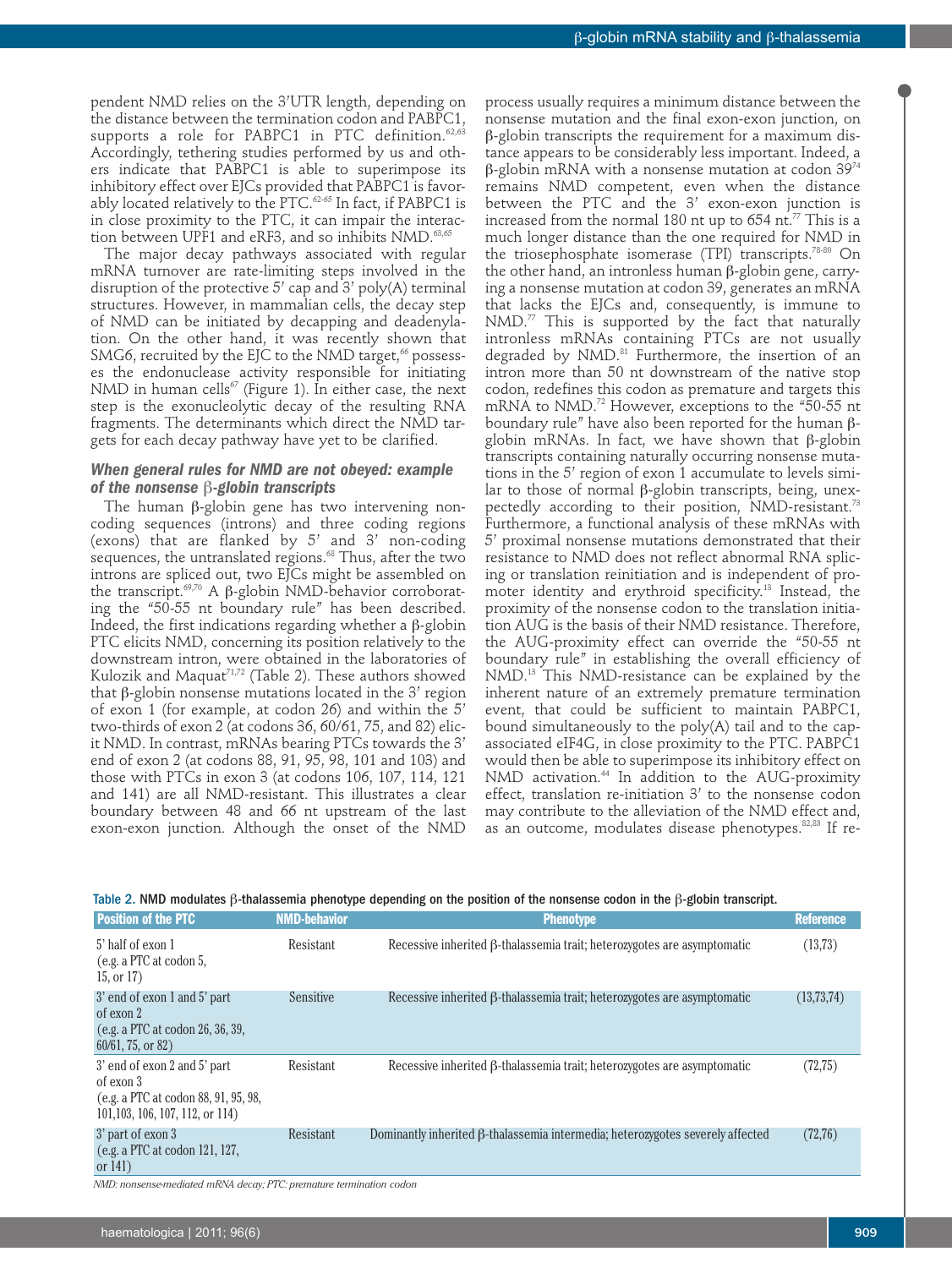

Figure 2. Nonsense-mediated mRNA decay (NMD) modulates disease phenotype. Map of the NMD-resistant and NMD-sensitive regions in the human b-globin mRNA. AUG-proximal premature termination codons (PTCs) do not trigger NMD but heterozygotes are asymptomatic, as the translated short  $\beta$ -globin peptides, along with the  $\alpha$ -globin chains in excess, are effectively degraded. If the PTC is located downstream of codon 23 and more than 55 nucleotides (nt) upstream of the last exon-exon junction, the corresponding transcript is targeted for NMD and heterozygotes are also protected from thalassemia. In contrast, transcripts bearing PTCs located less than 55 nt upstream of the last exon-exon junction, or in the 5'-part of exon 3, escape NMD, resulting in the production of truncated proteins that are small enough to be efficiently degraded, along with the α-globin chains in excess, and heterozygotes are still asymptomatic for b-thalassemia. However, if the PTC is located further downstream, the encoded truncated nonfunctional  $\beta$ -globin proteins overwhelm the cellular proteolytic system and cause toxic precipitation of insoluble globin chains. Heterozygotes with these mutations are affected with dominantly inherited ß-thalassemia intermedia.

initiation occurs in frame downstream of the PTC, it produces an N-terminally truncated protein that may or may not be functional. These two parameters can independently contribute to the NMD-resistance of a nonsensemutated mRNA with implications for genotype-phenotype correlations in genetic disorders.<sup>8</sup>

The NMD was also found to be triggered in hybrid mouse-human b-globin transcripts (carrying nonsense mutations at codons 21/22, 39 or 60/61) in the absence of the last intron<sup>71</sup> and, therefore, in the absence of the downstream EJC. Thus, the existence of a fail-safe mechanism was suggested where, in the absence of intron 2, a *cis*-acting sequence located within the coding region could function in NMD; this effect was also described for TPI mRNA.78 Nevertheless, these results are in contrast with those described by Neu-Yilik *et al.*, <sup>77</sup> who have shown that splicing is an indispensable component of the  $\beta$ -globin NMD pathway. In addition, a study using the IVS1 +5 G  $\rightarrow$  A thalassemic β-globin allele as a model system showed that the splicing of the corresponding premRNAs at a criptic site generates a mature transcript carrying a PTC at codon 30 (located more than 55 nt 5' of the final exon-exon junction) that is immune to  $NMD$ .<sup>85</sup> Although the mechanism underlying this NMD-behavior was not clarified, it was demonstrated that neither abnormalities of splicing nor translation re-initiation at downstream AUG codons is the cause of the NMD resistance of this transcript.<sup>85</sup>

## *Impact of the NMD mechanism on the*  $\beta$ *-thalassemia phenotype*

The  $\beta$ -globin mRNA has been widely used as a model system for the study of the NMD mechanism and how it modulates the clinical outcome of genetic disorders. In

fact, the deleterious effects that can be caused by the presence of C-terminally truncated proteins, and the benefits that can be achieved by the elimination of the mRNAs that encode these proteins, are clearly illustrated in  $\beta$ -thalassemia. This disorder exemplifies the phenotypic impact of the polar effect of PTCs at different positions within the same  $\beta$ -globin gene.<sup>51</sup> If a PTC is located at a position that activates NMD, the disease results in a recessive mode of inheritance and heterozygotes are asymptomatic (Figure 2 and Table 2). In this case, the defective  $\beta$ -globin transcript is degraded by NMD resulting in limited synthesis of the truncated product. The excess of free  $\alpha$ -globin, as well as the limited amount of truncated b-globin protein (if translated) are proteolytically degraded. Indeed, it has been shown that these defects result in very low amounts of  $\beta$ -globin chain production from the affected allele causing a reduction of about 50% of total  $\beta$ -globin chain synthesis in the heterozygote. This produces the clinically asymptomatic phenotype of  $\beta$ -thalassemia trait (also known as thalassemia minor), as heterozygotes usually synthesize enough  $\beta$ -globin from the remaining normal allele to support near-normal hemoglobin levels<sup>51</sup> (Figure 2 and Table 2). An example of such a defect is the nonsense mutation CAG→TAG at codon 39 of the  $\beta$ -globin gene which accounts for a high percentage of  $\beta$ -thalassemia alleles in the Mediterranean region.<sup>86</sup> If the PTC is located at a position that does not induce NMD, at less than 55 nt upstream of the last exon-exon junction or at the 5'-part of exon 3, the amount of truncated protein that is synthesized might be small enough to be efficiently degraded by the proteolytic system of the red blood cell, together with the excess of free  $\alpha$ -globin chains. In this case, the heterozygotes are also asymptomatic and the disease still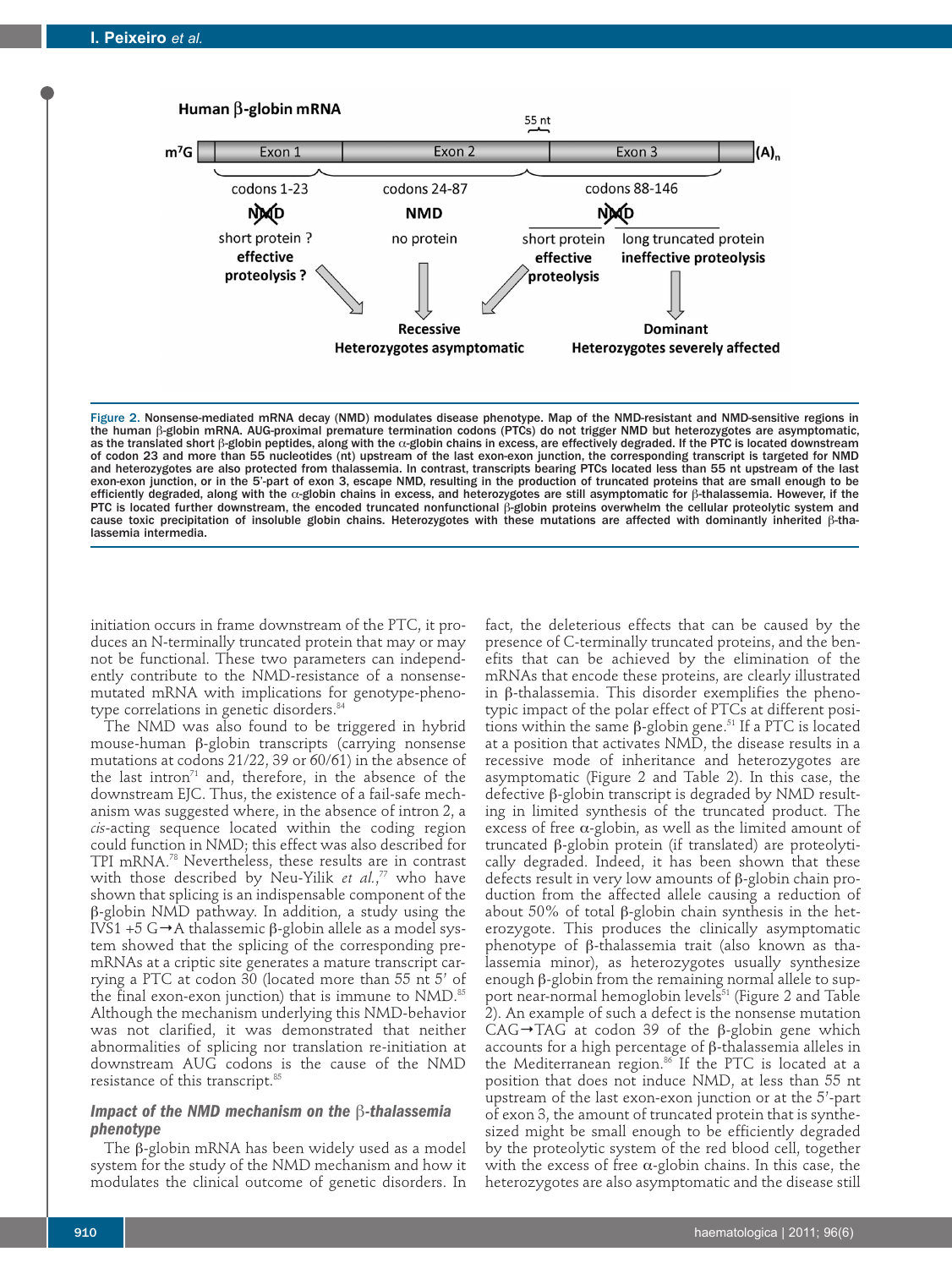results in a recessive mode of inheritance (Figure 2 and Table 2). Such an example is the naturally-occurring nonsense mutation at codon 112 (TGT $\rightarrow$ TGA) of the  $\beta$ -globin gene. In fact, carriers for this mutation present hematologic data compatible with typical  $\beta$ -thalassemia recessive trait, being essentially healthy and only showing mostly insignificant abnormalities in hematologic indices.75 In contrast, if the PTC is located further downstream at exon 3 of the  $\beta$ -globin mRNA, for example at codon 121 (GAA→TAA) or 127 (CAG→TAG),<sup>88</sup> NMD is also not triggered. However, instead, substantial amounts of mutant  $\beta$ -globin mRNA are present in the patients, encoding for truncated translation products that are long enough to overburden the cellular proteolytic system (Figure 2 and Table 2). Under these conditions, accumulation of the truncated products, as well as free  $\alpha$ globin chains in excess, act in a dominant negative manner, leading to deleterious effects on the cell, as the nonfunctional globin chains cause toxic precipitation of insoluble globins.<sup>51</sup> This condition is related to a symptomatic form of the disease in heterozygotes called "thalassemia intermedia" and a dominant mode of inheritance.76 It is mostly associated with mutations located in the final two-thirds of the third exon of the  $\beta$ -globin gene (Figure 2 and Table 2). We have shown that naturally occurring PTCs in the 5' region of exon 1, such as at codon 15 (TGG→TGA), do not elicit NMD (*see above*).73 Nevertheless, these mRNAs with short open reading frames codify for very short peptides that, if translated, are degraded. Thus, carriers of these extremely premature nonsense mutations are also asymptomatic for  $\beta$ thalassemia (Figure 2 and Table 2).

From these studies, it becomes clear that NMD can represent a crucial modulator of the clinical phenotype not only of  $\beta$ -thalassemia, but also of many other genetic disorders. In most conditions, this mechanism is beneficial and helps in the elimination of transcripts which might encode C-terminally truncated proteins with dominantnegative or gain-of-function effects. However, it is important to note that there are some examples in which NMD aggravates the disease phenotype because truncated proteins that would otherwise retain some normal function are not produced, leading to haploinsufficiency.<sup>87</sup>

## **Conclusions**

The understanding that mRNA stability can impact on gene expression regulation and, consequently, on the genotype-phenotype correlation in many genetic disorders has led to a number of highly useful studies regarding mRNA decay and quality control pathways. The human  $\beta$ -globin mRNA as the product of a normal or a naturally-occurring mutated allele has proved to be an excellent experimental model system, not only to study the outcome of specific mRNA defects, but also to clarify many general features of mRNA stability control and surveillance as well as their role in the regulation of gene expression. Further studies will be important to reveal novel aspects of these pathways, which might provide perspectives for the development of new strategies to treat diseases associated to mutations that target the corresponding transcripts for rapid decay. As the severity of disease in patients with  $\beta$ -thalassemia is directly related to the relative excess in  $\beta$ -globin synthesis, therapies that decrease this chain synthesis disequilibrium are predicted to reduce the clinical severity of  $\beta$ -thalassemia. PTCs are a major cause of  $\beta$ -thalassemia worldwide. They may induce rapid mRNA decay through the NMD mechanism or generate non-functional truncated  $\beta$ -globin chains. Therefore, therapies that increase  $\beta$ -globin mRNA stability and/or suppress the nonsense codon recognition would increase the level of full-length protein and could, therefore, be of great value in the treatment of  $\beta$ -thalassemia patients. In fact, development and testing of therapies to correct the effect of PTC-containing transcripts are ongoing<sup>88</sup> for treatment of several PTC-associated diseases.

## **Authorship and Disclosures**

*The information provided by the authors about contributions from persons listed as authors and in acknowledgments is available with the full text of this paper at www.haematologica.org.*

*Financial and other disclosures provided by the authors using the ICMJE (www.icmje.org) Uniform Format for Disclosure of Competing Interests are also available at www.haematologica.org.*

## **References**

- 1. Ross J. mRNA stability in mammalian cells. Microbiol Rev. 1995;59(3):423-50.
- 2. Sachs AB, Sarnow P, Hentze MW. Starting at the beginning, middle, and end: translation initiation in eukaryotes. Cell. 1997;89(6): 831-8.
- 3. Russell JE, Morales J, Liebhaber SA. The role of mRNA stability in the control of globin gene expression. Prog Nucleic Acid Res Mol Biol. 1997;57:249-87.
- 4. Guhaniyogi J, Brewer G. Regulation of mRNA stability in mammalian cells. Gene. 2001;265(1-2):11-23.
- 5. Tomecki R, Drazkowska K, Dziembowski A. Mechanisms of RNA degradation by the eukaryotic exosome. Chembiochem. 2010; 11(7):938-45.
- 6. Li XA, Beebe DC. Messenger RNA stabilization in chicken lens development: a reexamination. Dev Biol. 1991;146(1):239-41.
- 7. Hamalainen L, Oikarinen J, Kivirikko KI. Synthesis and degradation of type I procolla-

gen mRNAs in cultured human skin fibroblasts and the effect of cortisol. J Biol Chem. 1985;260(2):720-5.

- 8. Aviv H, Voloch Z, Bastos R, Levy S. Biosynthesis and stability of globin mRNA in cultured erythroleukemic Friend cells. Cell. 1976;8(4):495-503.
- 9. Ross J, Sullivan TD. Half-lives of beta and gamma globin messenger RNAs and of protein synthetic capacity in cultured human reticulocytes. Blood. 1985;66(5):1149-54.
- 10. Jacobson A, Peltz SW. Interrelationships of the pathways of mRNA decay and translation in eukaryotic cells. Annu Rev Biochem. 1996;65:693-739.
- 11. Bastos RN, Aviv H. Theoretical analysis of a model for globin messenger RNA accumulation during erythropoiesis. J Mol Biol. 1977; 110(2):205-18.
- 12. Bastos RN, Volloch Z, Aviv H. Messenger RNA population analysis during erythroid differentiation: a kinetical approach. J Mol Biol. 1977;110(2):191-203.
- 13. Inacio A, Silva AL, Pinto J, Ji X, Morgado A,

Almeida F, et al. Nonsense mutations in close proximity to the initiation codon fail to trigger full nonsense-mediated mRNA decay. J Biol Chem. 2004;279(31):32170-80.

- 14. Clegg JB, Weatherall DJ, Milner PF. Haemoglobin Constant Spring--a chain termination mutant? Nature. 1971;234(5328): 337-40.
- 15. Waggoner SA, Liebhaber SA. Regulation of alpha-globin mRNA stability. Exp Biol Med (Maywood). 2003;228(4):387-95.
- 16. Liebhaber SA, Kan YW. alpha-Thalassemia caused by an unstable alpha-globin mutant. J Clin Invest. 1983;71(3):461-6.
- 17. Morales J, Russell JE, Liebhaber SA. Destabilization of human alpha-globin mRNA by translation anti-termination is controlled during erythroid differentiation and is paralleled by phased shortening of the poly(A) tail. J Biol Chem. 1997;272(10):6607- 13.
- 18. Wang X, Kiledjian M, Weiss IM, Liebhaber SA. Detection and characterization of a 3 untranslated region ribonucleoprotein com-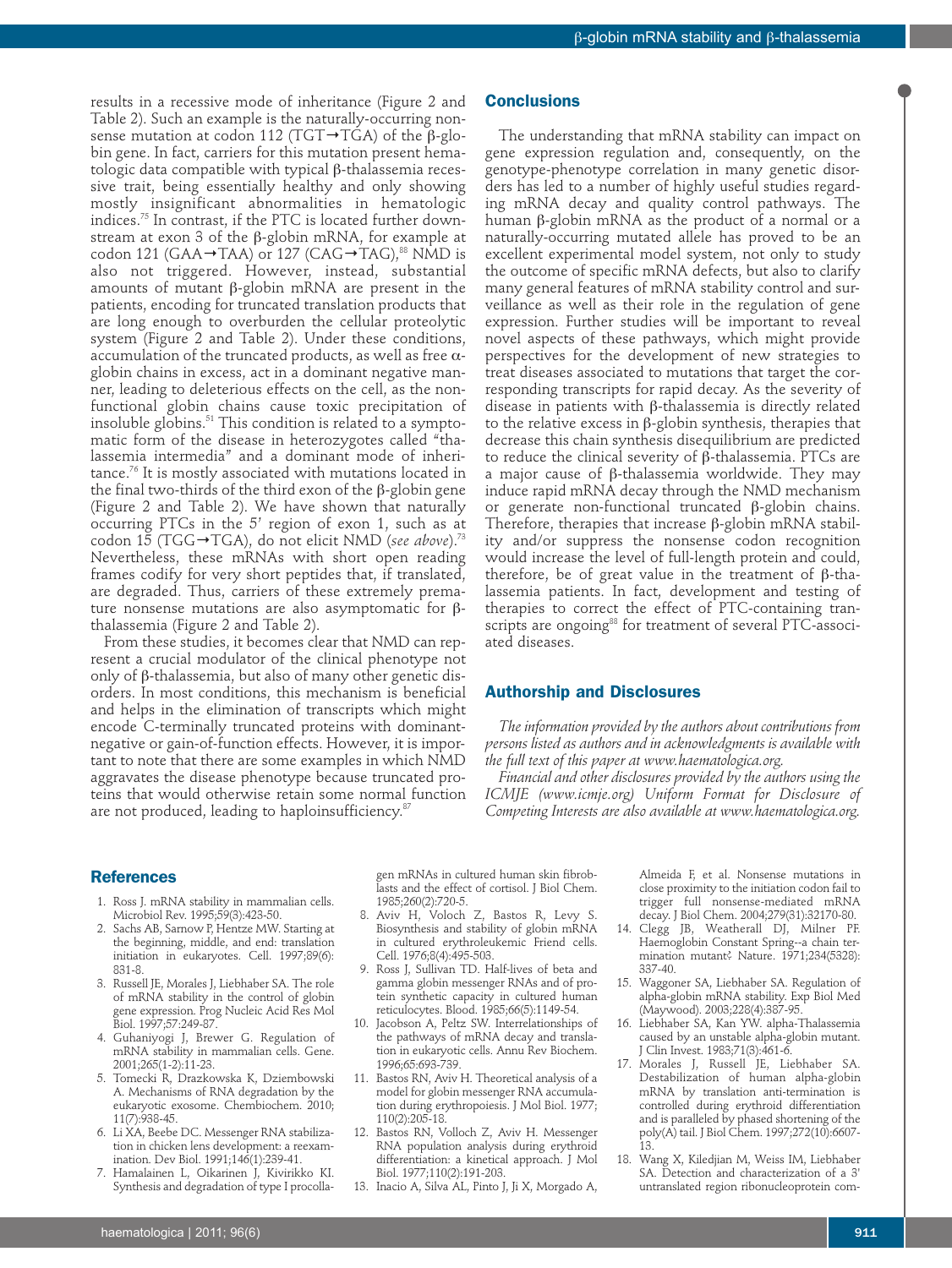plex associated with human alpha-globin mRNA stability. Mol Cell Biol. 1995;15(3): 1769-77.

- 19. Kiledjian M, Wang X, Liebhaber SA. Identification of two KH domain proteins in the alpha-globin mRNP stability complex. EMBO J. 1995;14(17):4357-64.
- 20. Kong J, Ji X, Liebhaber SA. The KH-domain protein alpha CP has a direct role in mRNA stabilization independent of its cognate binding site. Mol Cell Biol. 2003;23(4):1125- 34.
- 21. Wang Z, Kiledjian M. The poly(A)-binding protein and an mRNA stability protein jointly regulate an endoribonuclease activity. Mol Cell Biol. 2000;20(17):6334-41.
- 22. Rodgers ND, Wang Z, Kiledjian M. Regulated alpha-globin mRNA decay is a cytoplasmic event proceeding through 3'-toexosome-dependent decapping. RNA. 2002;8(12):1526-37.
- 23. Flatz G, Kinderlerer JL, Kilmartin JV, Lehmann H. Haemoglobin Tak: a variant with additional residues at the end of the beta-chains. Lancet. 1971;1(7702):732-3.
- 24. Imai K, Lehmann H. The oxygen affinity of haemoglobin Tak, a variant with an elongated beta chain. Biochim Biophys Acta. 1975;412(2):288-94.
- 25. Tanphaichitr VS, Viprakasit V, Veerakul G, Sanpakit K, Tientadakul P. Homozygous hemoglobin Tak causes symptomatic secondary polycythemia in a Thai boy. J Pediatr Hematol Oncol. 2003;25(3):261-5.
- 26. Jankovic L, Dimovski AJ, Kollia P, Karageorga M, Loukopoulos D, Huisman TH. A C----G mutation at nt position 6 3' to the terminating codon may be the cause of a silent beta-thalassemia. Int J Hematol. 1991;54(4):289-93.
- 27. Bilenoglu O, Basak AN, Russell JE. A 3'UTR mutation affects beta-globin expression without altering the stability of its fully processed mRNA. Br J Haematol. 2002;119  $(4):1106-14.$
- 28. Cai SP, Eng B, Francombe WH, Olivieri NF, Kendall AG, Waye JS, et al. Two novel betathalassemia mutations in the 5' and 3' noncoding regions of the beta-globin gene. Blood. 1992;79(5):1342-6.
- 29. Rund D, Filon D, Dowling C, Kazazian HH Jr, Rachmilewitz EA, Oppenheim A. Molecular studies of beta-thalassemia in Israel. Mutational analysis and expression studies. Ann NY Acad Sci. 1990;612:98-105.
- 30. Ghanem N, Girodon E, Vidaud M, Martin J, Fanen P, Plassa F, et al. A comprehensive scanning method for rapid detection of betaglobin gene mutations and polymorphisms. Hum Mutat. 1992;1(3):229-39.
- 31. Jankovic L, Efremov GD, Petkov G, Kattamis C, George E, Yang KG, et al. Two novel polyadenylation mutations leading to beta(+)-thalassemia. Br J Haematol. 1990;75  $(1):122-6$
- 32. Orkin SH, Cheng TC, Antonarakis SE, Kazazian HH Jr. Thalassemia due to a mutation in the cleavage-polyadenylation signal of the human beta-globin gene. EMBO J. 1985;4(2):453-6.
- 33. Proudfoot NJ. Genetic dangers in poly(A) signals. EMBO Rep. 2001;2(10):891-2.
- 34. Kabnick KS, Housman DE. Determinants that contribute to cytoplasmic stability of human c-fos and beta-globin mRNAs are located at several sites in each mRNA. Mol Cell Biol. 1988;8(8):3244-50.
- 35. Weiss IM, Liebhaber SA. Erythroid cell-specific mRNA stability elements in the alpha 2 globin 3' nontranslated region. Mol Cell Biol. 1995;15(5):2457-65.
- 36. Russell JE, Liebhaber SA. The stability of human beta-globin mRNA is dependent on structural determinants positioned within its 3' untranslated region. Blood. 1996;87(12): 5314-23.
- 37. Weiss IM, Liebhaber SA. Erythroid cell-specific determinants of alpha-globin mRNA stability. Mol Cell Biol. 1994;14(12):8123-32.
- Sgourou A, Papachatzopoulou A, Psiouri L Antoniou M, Zoumbos N, Gibbs R, et al. The beta-globin C-->G mutation at 6 bp 3' to the termination codon causes beta-thalassaemia by decreasing the mRNA level. Br J Haematol. 2002;118(2):671-6.
- 39. Yu J, Russell JE. Structural and functional analysis of an mRNP complex that mediates the high stability of human beta-globin mRNA. Mol Cell Biol. 2001;21(17):5879-88.
- 40. Chen CY, Shyu AB. Rapid deadenylation triggered by a nonsense codon precedes decay of the RNA body in a mammalian cytoplasmic nonsense-mediated decay pathway. Mol Cell Biol. 2003;23(14):4805-13.
- Stolle CA, Benz EJ Jr. Cellular factor affecting the stability of beta-globin mRNA. Gene. 1988;62(1):65-74.
- 42. Jiang Y, Xu XC, Russell JE. A Nucleolin-Binding 3' Untranslated Region Element Stabilizes b-Globin mRNA In Vivo. Mol Cell Biol. 2006;26(6):2419-29.
- 43. Moore MJ. From birth to death: the complex lives of eukaryotic mRNAs. Science. 2005;309(5740):1514-8.
- 44. Silva AL, Romao L. The mammalian nonsense-mediated mRNA decay pathway: to decay or not to decay! Which players make the decision? FEBS Lett. 2009;583(3):499- 505.
- 45. Vasudevan S, Peltz SW, Wilusz CJ. Non-stop decay--a new mRNA surveillance pathway. Bioessays. 2002;24(9):785-8.
- 46. Garneau NL, Wilusz J, Wilusz CJ. The highways and byways of mRNA decay. Nat Rev Mol Cell Biol. 2007;8(2):113-26.
- 47. Stalder L, Muhlemann O. The meaning of nonsense. Trends Cell Biol. 2008;18(7):315- 21.
- 48. Bhuvanagiri M, Schlitter AM, Hentze MW, Kulozik AE. NMD: RNA biology meets human genetic medicine. Biochem J. 2010;430(3):365-77.
- 49. Kong J, Liebhaber SA. A cell type-restricted mRNA surveillance pathway triggered by ribosome extension into the 3' untranslated region. Nat Struct Mol Biol. 2007;14(7):670- 6.
- 50. Voon HP, Vadolas J. Controlling alpha-globin: a review of alpha-globin expression and its impact on beta-thalassemia. Haematologica. 2008;93(12):1868-76.
- 51. Holbrook JA, Neu-Yilik G, Hentze MW, Kulozik AE. Nonsense-mediated decay approaches the clinic. Nat Genet. 2004;36 (8):801-8.
- 52. Kozak M. Pushing the limits of the scanning mechanism for initiation of translation. Gene. 2002;299(1-2):1-34.
- 53. Maquat LE. Nonsense-mediated mRNA decay: splicing, translation and mRNP dynamics. Nat Rev Mol Cell Biol. 2004;5(2): 89-99.
- 54. Conti E, Izaurralde E. Nonsense-mediated mRNA decay: molecular insights and mechanistic variations across species. Curr Opin Cell Biol. 2005;17(3):316-25.
- 55. Bhattacharya A, Czaplinski K, Trifillis P, He F, Jacobson A, Peltz SW. Characterization of the biochemical properties of the human Upf1 gene product that is involved in nonsense-mediated mRNA decay. RNA. 2000;6 (9):1226-35.
- 56. Ohnishi T, Yamashita A, Kashima I, Schell T, Anders KR, Grimson A, et al. Phosphorylation of hUPF1 induces formation of mRNA surveillance complexes containing hSMG-5 and hSMG-7. Mol Cell. 2003;12(5):1187-200.
- 57. Singh G, Lykke-Andersen J. New insights into the formation of active nonsense-mediated decay complexes. Trends Biochem Sci. 2003;28(9):464-6.
- 58. Behm-Ansmant I, Kashima I, Rehwinkel J, Sauliere J, Wittkopp N, Izaurralde E. mRNA quality control: an ancient machinery recognizes and degrades mRNAs with nonsense codons. FEBS Lett. 2007;581(15):2845-53.
- 59. Hwang J, Sato H, Tang Y, Matsuda D, Maquat LE. UPF1 association with the capbinding protein, CBP80, promotes nonsense-mediated mRNA decay at two distinct steps. Mol Cell. 2010;39(3):396-409.
- 60. Song H, Mugnier P, Das AK, Webb HM, Evans DR, Tuite MF, et al. The crystal structure of human eukaryotic release factor eRF1--mechanism of stop codon recognition and peptidyl-tRNA hydrolysis. Cell. 2000; 100(3):311-21.
- 61. Frolova L, Le Goff X, Zhouravleva G, Davydova E, Philippe M, Kisselev L. Eukaryotic polypeptide chain release factor eRF3 is an eRF1- and ribosome-dependent guanosine triphosphatase. RNA. 1996;2(4): 334-41.
- 62. Eberle AB, Stalder L, Mathys H, Orozco RZ, Muhlemann O. Posttranscriptional gene regulation by spatial rearrangement of the 3' untranslated region. PLoS Biol. 2008;6(4): e92.
- 63. Singh G, Rebbapragada I, Lykke-Andersen J. A competition between stimulators and antagonists of Upf complex recruitment governs human nonsense-mediated mRNA decay. PLoS Biol. 2008;6(4):e111.
- 64. Kashima I, Yamashita A, Izumi N, Kataoka N, Morishita R, Hoshino S, et al. Binding of a novel SMG-1-Upf1-eRF1-eRF3 complex (SURF) to the exon junction complex triggers Upf1 phosphorylation and nonsense-mediated mRNA decay. Genes Dev. ated mRNA decay. Genes Dev. 2006;20(3):355-67.
- 65. Silva AL, Ribeiro P, Inacio A, Liebhaber SA, Romao L. Proximity of the poly(A)-binding protein to a premature termination codon inhibits mammalian nonsense-mediated mRNA decay. RNA. 2008;14(3):563-76.
- 66. Kashima I, Jonas S, Jayachandran U, Buchwald G, Conti E, Lupas AN, et al. SMG6 interacts with the exon junction complex via two conserved EJC-binding motifs (EBMs) required for nonsense-mediated mRNA decay. Genes Dev. 2010;24(21):2440- 50.
- 67. Eberle AB, Lykke-Andersen S, Muhlemann O, Jensen TH. SMG6 promotes endonucleolytic cleavage of nonsense mRNA in human cells. Nat Struct Mol Biol. 2009;16(1): 49-55.
- 68. Huisman TH. The structure and function of normal and abnormal haemoglobins. Baillieres Clin Haematol. 1993;6(1):1-30.
- 69. Le Hir H, Izaurralde E, Maquat LE, Moore MJ. The spliceosome deposits multiple proteins 20-24 nucleotides upstream of mRNA exon-exon junctions. EMBO J. 2000;19(24): 6860-9.
- 70. Le Hir H, Moore MJ, Maquat LE. Pre-mRNA splicing alters mRNP composition: evidence for stable association of proteins at exonexon junctions. Genes Dev. 2000;14(9):1098- 108.
- 71. Zhang J, Sun X, Qian Y, Maquat LE. Intron function in the nonsense-mediated decay of